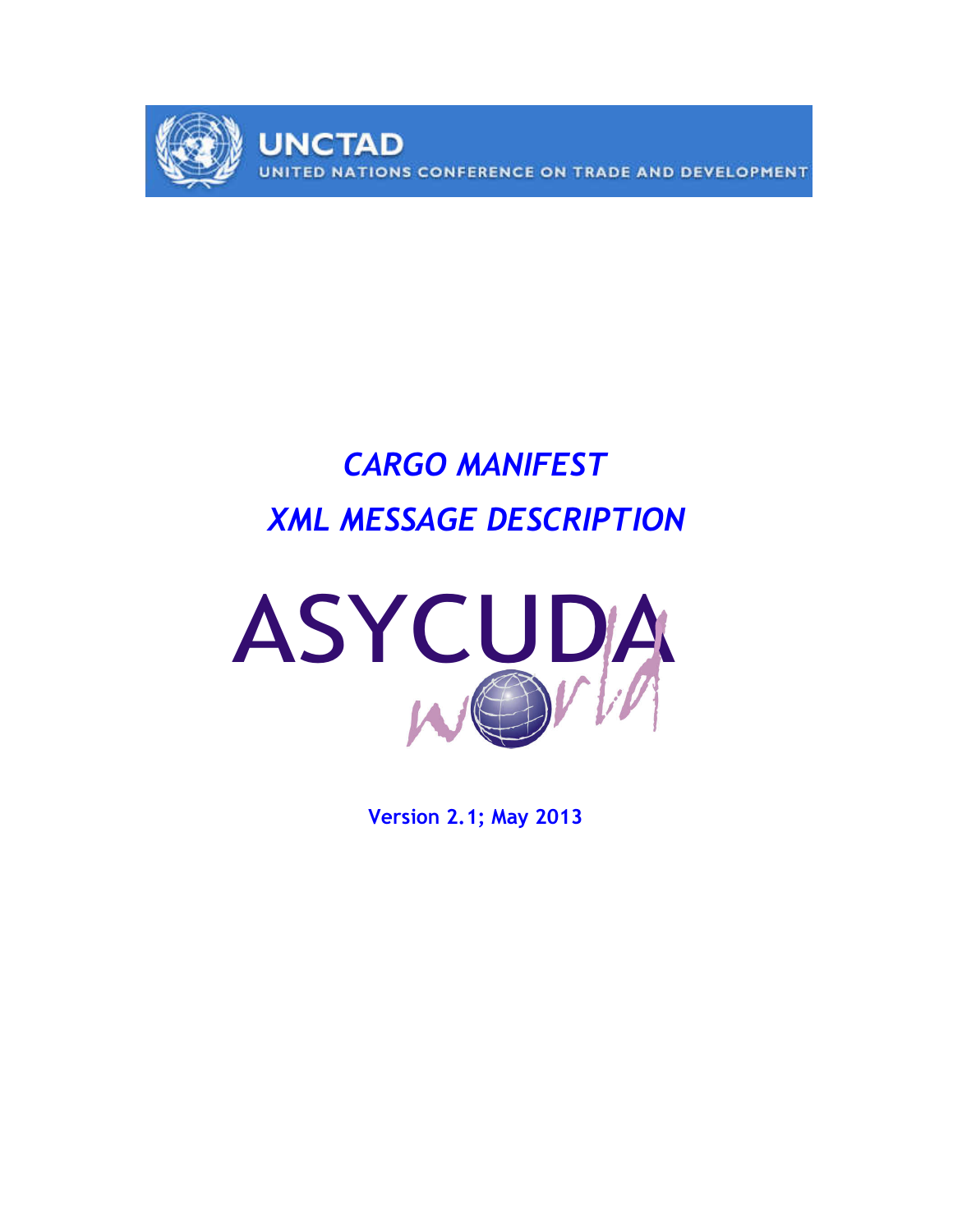|                                                                           | $\sim$ 3 |
|---------------------------------------------------------------------------|----------|
| ASYCUDA WORLD Manifest and Degroupage XML Message Format _______________3 |          |
|                                                                           |          |
|                                                                           |          |
|                                                                           |          |
|                                                                           |          |
|                                                                           |          |
|                                                                           |          |
|                                                                           |          |
|                                                                           |          |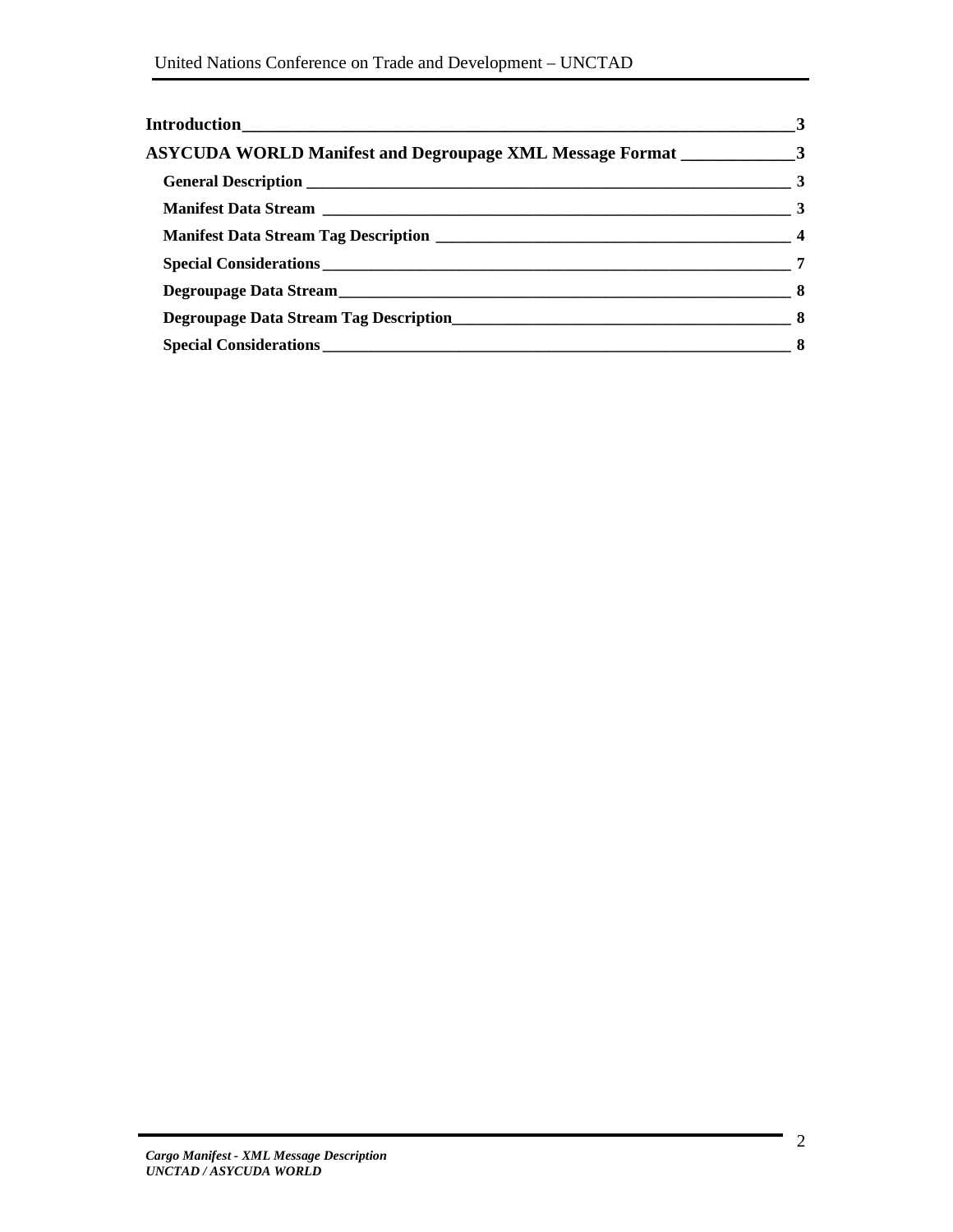# **Introduction**

The United Nations Conference on Trade and Development (UNCTAD) as part of its ASYCUDA Programme has developed applications, which allow the electronic data interchange (EDI) between Customs Administrations and the trade community.

The present document will explain how trade operators can submit electronically data from a carrier's manifest in XML format. The latter covers the complete manifest including cargo details of each transport document and the degroupage.

# **ASYCUDA World XML Manifest and Degroupage Message Format**

## **General Description**

The ASYCUDA WORLD module ASYFCI (Asycuda fast cargo integration) is the client application used by the system to integrate the cargo manifest and the degroupage. Any carrier that has its own application or system to process a manifest and the degroupage will not be required to key in again all the information, they will only need to extract and transform the information into an XML message.

## **Manifest Data Stream**

The structure of the XML message, named as the Asycuda World Manifest Data Stream (AWMDS), consists of two big data segments:

The general segment of the manifest <General\_segment > Detailed data for each transport document <Bol\_segment>

The general segment is composed by the following sub segments:

- 1. Manifest identification <General\_segment\_id>
- 2. Summary of different quantities included in the manifest <Totals\_segment>
- 3. Manifest transport information <Transport\_information>. This tag also contains the carrier details information sub segment <Carrier>.
- 4. Information about the place/Port of departure and destination at the manifest level <Load\_unload\_place>

The bill of lading segment is composed as follows:

- 1. Bill of Lading identification  $\langle$ Bol\_id $\rangle$
- 2. Information about the place/Port of departure and destination at the bill of lading level <Load\_unload\_place>
- 3. Traders' information <Traders\_segment>. This sub segment also is divided in another 3 sub segments:
	- a. Exporter information <Exporter>
	- b. Notity information <Notify>
	- c. Consignee information <Consignee>
- 4. Detailed data for each container <ctn\_segment>
- 5. Goods description <Goods segment>. This tag also contains the Seals information sub segment <Seals\_segment>.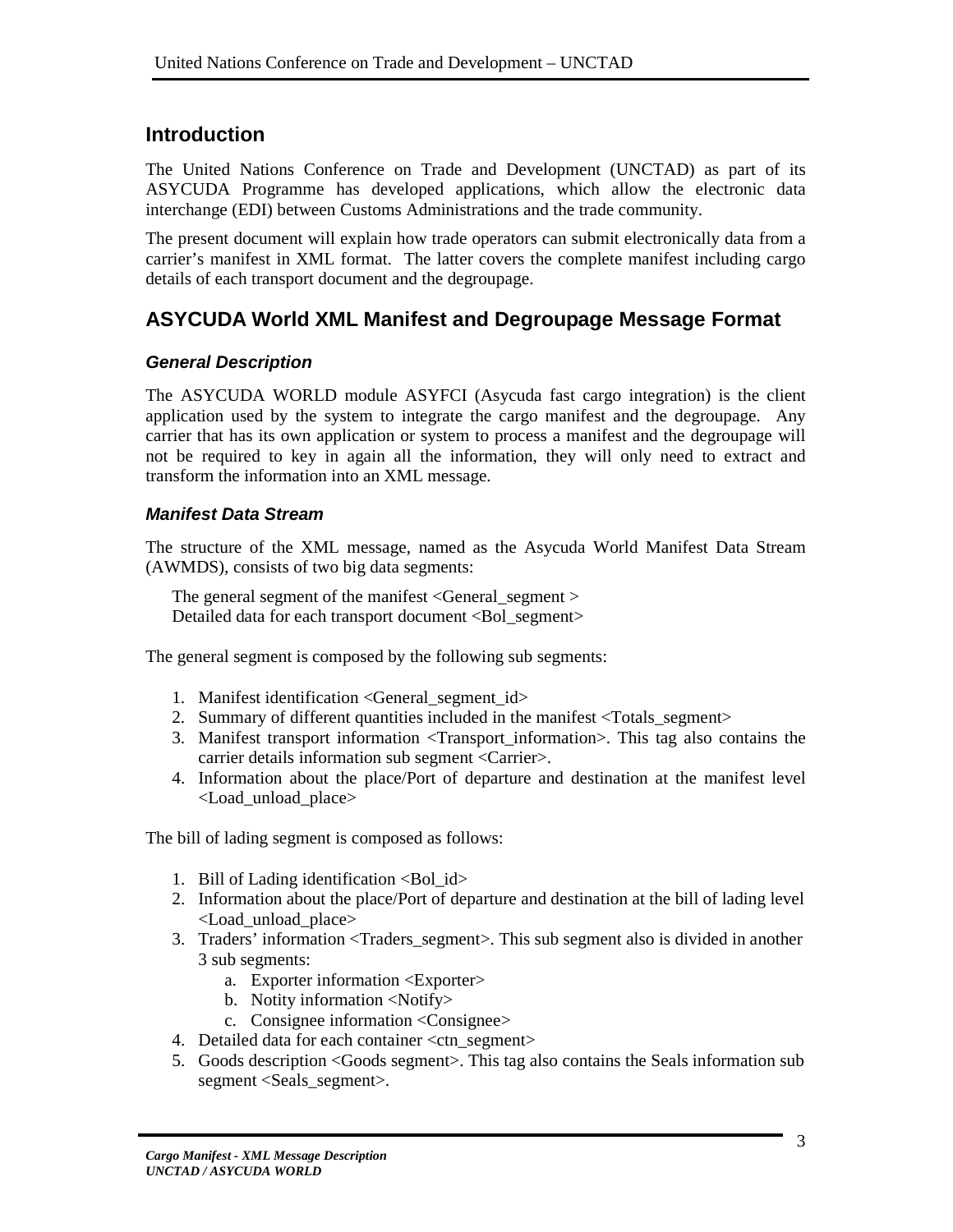- 6. Detailed data containing the bill of lading valuation tags <Value\_segment>. This sub segment also is composed by another 4 sub segments:
	- a. Freight information <Freight segment>
	- b. Customs valuation information <Customs\_segment>
	- c. Insurance information <Insurance\_segment>
	- d. Transport valuation information <Transport\_segment>.
- 7. Location information <Location>.

The AWMDS message must have information about only one manifest and can accept a larger number of bills of lading.

The following attached files are part of this document:

- AwmdsSchema. png  $\rightarrow$  This file describes how data segments are structured for the AWMDS.
- Awmds.xsd  $\rightarrow$  This is the schema file to validate manifest xml files. It is also included in the ASYFCI module.

You can also have attached to this documentation xml manifest files as examples. This files show different types of manifests.

#### **Manifest Data Stream Tag Description**

The tables in this section provide information about each Tag required for the AWMDS XML message, including the format, their use (optional or mandatory), and tag name.

| Format      | <b>Definition</b>                                  | <b>Examples</b>          |
|-------------|----------------------------------------------------|--------------------------|
| <b>INT</b>  | Integer number up to 18 digits                     |                          |
|             |                                                    | 8758943                  |
| N#          | Decimal number up to 18 digits including decimal   | $N5 = > 10.00$           |
|             | places and point. The number $(\#)$ sign should be | $N5 = > 4789$            |
|             | replaced with the actual length required.          | $N8 = > 556.259$         |
| AN#         | Alphanumeric string.                               | $AN1 \equiv C$           |
|             |                                                    | $AN35 \implies JOHN DOE$ |
| <b>DATE</b> | Date format yyyy-MM-dd                             | 2007-12-31               |
| <b>TIME</b> | Time format hh:mm                                  | 12:30                    |

The format specified for each tag can be one of the following types:

| $SEGMENT: < General$ segment id >                 |               |            |                                                 |  |  |
|---------------------------------------------------|---------------|------------|-------------------------------------------------|--|--|
| <b>TAG NAME</b>                                   | <b>FORMAT</b> | <b>USE</b> | <b>DESCRIPTION</b>                              |  |  |
| $\langle$ Customs office code $\rangle$           | AN5           | Mandatory  | Customs office code where manifest will be      |  |  |
|                                                   |               |            | submitted                                       |  |  |
| <voyage_number></voyage_number>                   | AN17          | Mandatory  | Voyage or flight number assigned by the carrier |  |  |
| <date_of_departure></date_of_departure>           | <b>DATE</b>   | Mandatory  | Departure or sailing date                       |  |  |
| $\langle$ Date of arrival $>$                     | <b>DATE</b>   | Mandatory  | Arrival date                                    |  |  |
| $\le$ Time of arrival $>$                         | <b>TIME</b>   | Optional   | Arrival time                                    |  |  |
| <date_of_last_discharge></date_of_last_discharge> | <b>DATE</b>   | Optional   | Last Discharge date                             |  |  |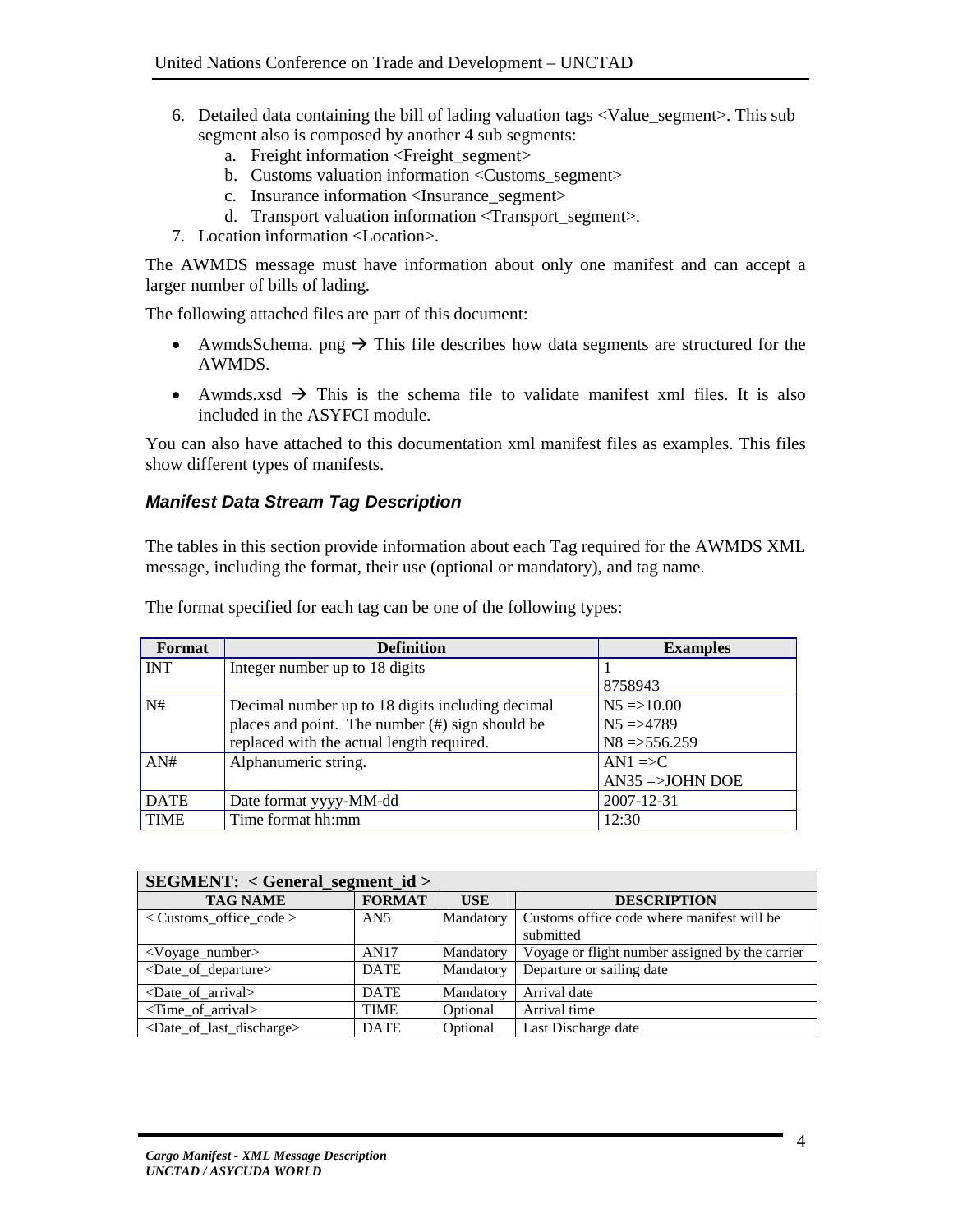| <b>SEGMENT:</b> < Totals_segment >                    |                 |            |                                              |  |  |
|-------------------------------------------------------|-----------------|------------|----------------------------------------------|--|--|
| <b>TAG NAME</b>                                       | <b>FORMAT</b>   | <b>USE</b> | <b>DESCRIPTION</b>                           |  |  |
| $\le$ Total number of bols $>$                        | <b>INT</b>      | Mandatory  | Total number of transport documents (Bill of |  |  |
|                                                       |                 |            | Lading, Airway Bill, etc.)                   |  |  |
| <total_number_of_packages></total_number_of_packages> | N <sub>18</sub> | Mandatory  | Number of packages for this manifest. Total  |  |  |
|                                                       |                 |            | piece count of goods being transported       |  |  |
| <total containers="" number="" of=""></total>         | <b>INT</b>      | Mandatory  | Number of containers for this manifest       |  |  |
| <total_gross_mass></total_gross_mass>                 | N <sub>18</sub> | Mandatory  | Total gross mass (KG) for this manifest      |  |  |

| <b>SEGMENT: &lt; Transport_information &gt;</b>                                 |               |            |                                                                         |  |  |
|---------------------------------------------------------------------------------|---------------|------------|-------------------------------------------------------------------------|--|--|
| <b>TAG NAME</b>                                                                 | <b>FORMAT</b> | <b>USE</b> | <b>DESCRIPTION</b>                                                      |  |  |
| <mode_of_transport_code></mode_of_transport_code>                               | AN3           | Mandatory  | Place/Port of departure code where<br>voyage started                    |  |  |
| <identity of="" transporter=""></identity>                                      | AN27          | Mandatory  | Vessel / Transport name                                                 |  |  |
| <nationality_of_transporter_code></nationality_of_transporter_code>             | AN3           | Mandatory  | Transporter nationality code                                            |  |  |
| $\leq$ Place of transporter $>$                                                 | AN35          | Optional   | Transport unit registration place<br>$(city)$ .                         |  |  |
| <registration_number_of_transport_code></registration_number_of_transport_code> | AN35          | Optional   | IMO/IATA registration reference is<br>mandatory for the vessel operator |  |  |
| <date_of_registration></date_of_registration>                                   | <b>DATE</b>   | Optional   | IMO/IATA registration date (if<br>available)                            |  |  |
| <master_information></master_information>                                       | AN70          | Optional   | Master/Captain name for the vessel<br>operator                          |  |  |

| SEGMENT: < carrier               |               |            |                    |
|----------------------------------|---------------|------------|--------------------|
| <b>TAG NAME</b>                  | <b>FORMAT</b> | <b>USE</b> | <b>DESCRIPTION</b> |
| $\langle$ Carrier code>          | AN17          | Mandatory  | Carrier code       |
| $\langle$ Carrier name $\rangle$ | AN35          | Mandatory  | Carrier name       |
| <carrier address=""></carrier>   | AN175         | Mandatory  | Carrier address    |

| $SEGMENT: <$ Load_unload_place >        |                 |           |                                                              |  |  |
|-----------------------------------------|-----------------|-----------|--------------------------------------------------------------|--|--|
| <b>TAG NAME</b>                         | <b>FORMAT</b>   | USE       | <b>DESCRIPTION</b>                                           |  |  |
| $\leq$ Place of departure code $>$      | AN <sub>5</sub> | Mandatory | Place/Port of departure code where<br>voyage started         |  |  |
| $\leq$ Place of destination code $\geq$ | AN5             | Mandatory | Place/Port of destination code where<br>goods are off-loaded |  |  |

| SEGMENT: < Tompage>                           |               |          |                               |
|-----------------------------------------------|---------------|----------|-------------------------------|
| <b>TAG NAME</b>                               | <b>FORMAT</b> | USE      | <b>DESCRIPTION</b>            |
| $\langle$ Tonnage_net_weight $\rangle$        | <b>INT</b>    | Optional | Net weight – Whole manifest   |
| <tonnage_gross_weight></tonnage_gross_weight> | <b>INT</b>    | Optional | Gross weight – Whole manifest |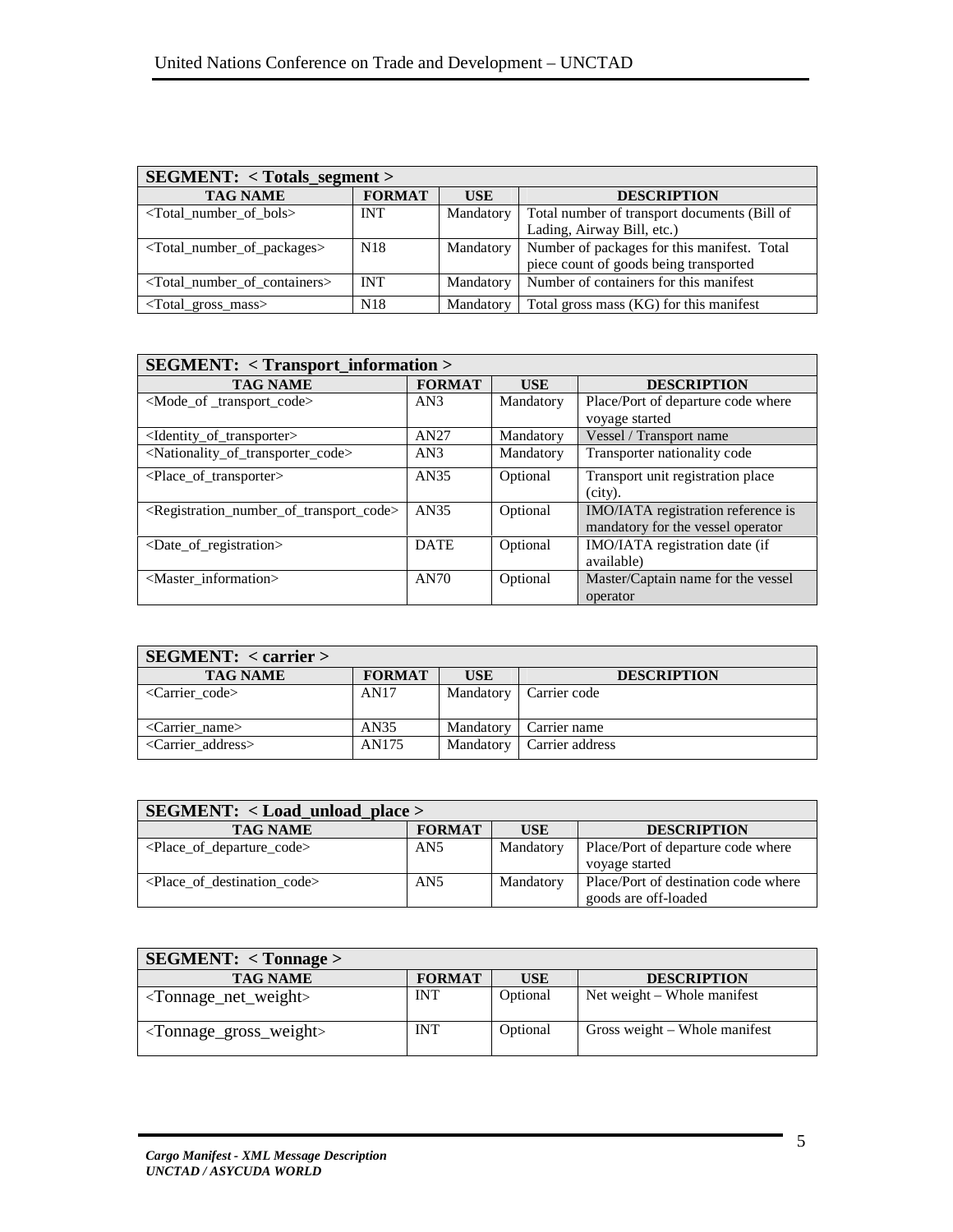| $SEGMENT: < Bol_id>$                            |               |            |                                              |
|-------------------------------------------------|---------------|------------|----------------------------------------------|
| <b>TAG NAME</b>                                 | <b>FORMAT</b> | <b>USE</b> | <b>DESCRIPTION</b>                           |
| <bol_reference></bol_reference>                 | AN17          | Mandatory  | Transport document reference number          |
| $\langle$ Line number $\rangle$                 | <b>INT</b>    | Mandatory  | Transport document line number               |
| $<$ Bol nature $>$                              | AN2           | Mandatory  | Transport document use:                      |
|                                                 |               |            | 22= Exports; 23= Imports; 24= In-Transit;    |
|                                                 |               |            | $28 =$ Transhipment                          |
| $\leq$ Bol type code $>$                        | AN3           | Mandatory  | Transport document type code                 |
| <master_bol_ref_number></master_bol_ref_number> | AN17          | Optional   | Master bill of lading reference number       |
| $<$ DG status $>$                               | AN35          | Optional   | Dangerous Goods Status, required for Navy    |
|                                                 |               |            | approval                                     |
|                                                 |               |            |                                              |
| <consolidated_cargo></consolidated_cargo>       | N1            | Mandatory  | If the goods are consolidated then this flag |
|                                                 |               |            | should be 1. If not this flag should be 0.   |

| $\text{SEGMENT: } <$ Load_unload_place >           |                 |           |                                |  |  |
|----------------------------------------------------|-----------------|-----------|--------------------------------|--|--|
| <b>TAG NAME</b>                                    | <b>FORMAT</b>   | USE       | <b>DESCRIPTION</b>             |  |  |
| $\leq$ Port of origin code $>$                     | AN <sub>5</sub> | Mandatory | Place/Port of loading code     |  |  |
| $\vert$ <place code="" of="" unloading=""></place> | AN <sub>5</sub> | Mandatory | Place/Port of destination code |  |  |

| <b>SEGMENT:</b> < carrier >/ |               |            |                    |
|------------------------------|---------------|------------|--------------------|
| <b>TAG NAME</b>              | <b>FORMAT</b> | <b>USE</b> | <b>DESCRIPTION</b> |
| $\alpha$ < Carrier code >    | AN17          | Mandatory  | Carrier code       |
| $\alpha$ < Carrier name      | AN35          | Mandatory  | Carrier name       |
| $\leq$ Carrier address $>$   | AN175         | Mandatory  | Carrier address    |

| $SEGMENT: <$ $\leq$ Exporter $>$ |               |           |                               |  |  |
|----------------------------------|---------------|-----------|-------------------------------|--|--|
| <b>TAG NAME</b>                  | <b>FORMAT</b> | USE       | <b>DESCRIPTION</b>            |  |  |
| <exporter name=""></exporter>    | AN35          | Mandatory | <b>Exporter/Supplier Name</b> |  |  |
| $\leq$ Exporter address $>$      | AN175         | Mandatory | Exporter/Supplier address     |  |  |

| SEGMENT: < Notify >             |               |            |                    |
|---------------------------------|---------------|------------|--------------------|
| <b>TAG NAME</b>                 | <b>FORMAT</b> | <b>USE</b> | <b>DESCRIPTION</b> |
| <notify_code></notify_code>     | AN17          | Mandatory  | Notify code        |
| $\langle$ Notify_name $\rangle$ | AN35          | Mandatory  | Notify name        |
| $\langle$ Notify_address $>$    | AN175         | Mandatory  | Notify address     |

| $SEGMENT: <$ Consignee >      |               |            |                               |  |
|-------------------------------|---------------|------------|-------------------------------|--|
| <b>TAG NAME</b>               | <b>FORMAT</b> | <b>USE</b> | <b>DESCRIPTION</b>            |  |
| $\leq$ Consignee code>        | AN17          |            | Mandatory   Consignee code    |  |
| $\leq$ Consignee name>        | AN35          |            | Mandatory   Consignee name    |  |
| $\leq$ Consignee _address $>$ | AN175         |            | Mandatory   Consignee address |  |

| $\text{SEGMENT:} < \text{ctn\_segment} >$ |               |     |                    |  |
|-------------------------------------------|---------------|-----|--------------------|--|
| <b>TAG NAME</b>                           | <b>FORMAT</b> | USE | <b>DESCRIPTION</b> |  |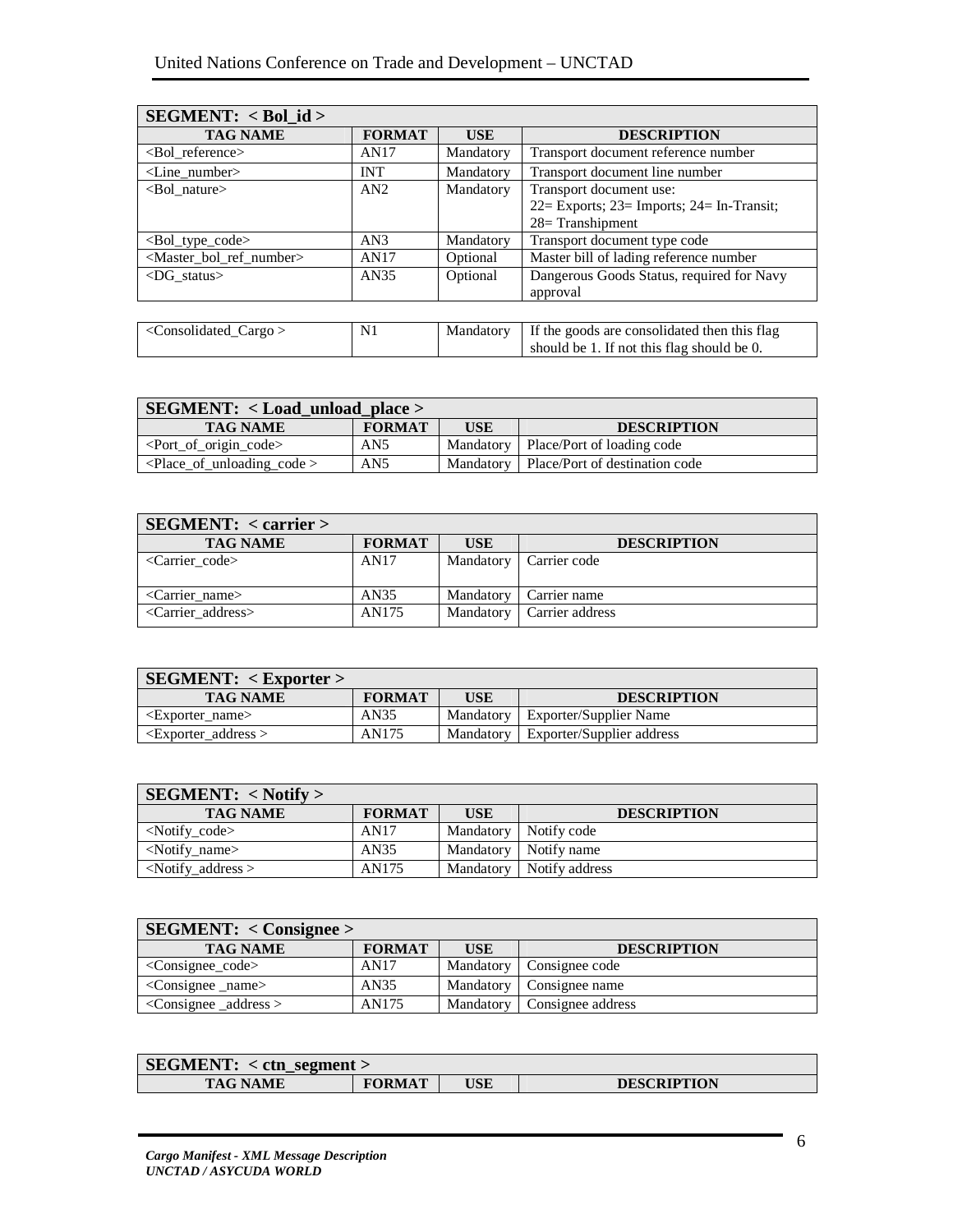| $\langle$ Ctn reference $\rangle$ | AN17       | Mandatory | Container identification number          |
|-----------------------------------|------------|-----------|------------------------------------------|
| $\le$ Number_of_packages $>$      | <b>INT</b> | Mandatory | Number of packages for this container    |
| $<$ Type_of_container >           | AN4        | Mandatory | Container type code                      |
| $\langle$ Status $\rangle$        | AN3        | Mandatory | Container flag: FCL, LCL, PRT (FCL/PART) |
| $<$ Seal number $>$               | AN10       | Optional  | Container seal number                    |
| $<$ IMCO $>$                      | AN10       | Optional  | IMCO code, required for Navy approval    |
| $<$ UN $>$                        | AN10       | Optional  | UN code, required for Navy approval      |
| $\langle$ Ctn location $\rangle$  | AN3        | Optional  | Container location code                  |
| <gross_weight></gross_weight>     | <b>INT</b> | Mandatory | Gross weight                             |

| <b>SEGMENT: &lt; Goods_segment&gt;</b>     |                 |            |                                             |  |
|--------------------------------------------|-----------------|------------|---------------------------------------------|--|
| <b>TAG NAME</b>                            | <b>FORMAT</b>   | <b>USE</b> | <b>DESCRIPTION</b>                          |  |
| <number_of_packages></number_of_packages>  | N <sub>18</sub> | Mandatory  | Number of packages for this transport       |  |
|                                            |                 |            | document                                    |  |
| $\langle$ Package_type_code $\rangle$      | AN17            | Mandatory  | Package type code                           |  |
| $\langle$ Gross mass $\rangle$             | N <sub>18</sub> | Mandatory  | Gross mass (KG) for this transport document |  |
| $<$ Shipping_marks $>$                     | AN512           | Mandatory  | Shipping marks and numbers                  |  |
| $\langle$ Goods_description $\rangle$      | AN512           | Mandatory  | Goods description                           |  |
| <volume cubic="" in="" meters=""></volume> | N <sub>18</sub> | Optional   | Volume in cubic meter for this transport    |  |
|                                            |                 |            | document                                    |  |
| $\langle$ Num of ctn for this bol $>$      | <b>INT</b>      | Mandatory  | Number of containers for this transport     |  |
|                                            |                 |            | document                                    |  |
| $<$ Remarks $>$                            | AN70            | Optional   | Additional information e.g. SOC, COC, ROB   |  |

| $SEGMENT: < Seals\_segment > 0$           |               |            |                                        |  |
|-------------------------------------------|---------------|------------|----------------------------------------|--|
| <b>TAG NAME</b>                           | <b>FORMAT</b> | <b>USE</b> | <b>DESCRIPTION</b>                     |  |
| $\le$ Number of seals $>$                 | <b>INT</b>    | Optional   | Number of additional/loose cargo seals |  |
| $\langle$ Marks of seals $>$              | AN20          | Optional   | Marks of seals                         |  |
| <sealing_party_code></sealing_party_code> | AN3           | Optional   | Sealing party code                     |  |

| $SEGMENT: < Freight\_segment >$ |               |            |                                   |  |
|---------------------------------|---------------|------------|-----------------------------------|--|
| <b>TAG NAME</b>                 | <b>FORMAT</b> | <b>USE</b> | <b>DESCRIPTION</b>                |  |
| $\langle PC \rangle$ indicator  | AN3           | Optional   | Prepaid/Collect Freight indicator |  |
| $\leq$ Freight_value>           | N18           | Optional   | Freight instruction value         |  |
| $\leq$ Freight_currency>        | AN3           | Optional   | Freight instruction currency      |  |

| <b>SEGMENT: <customs_segment>/</customs_segment></b> |                 |            |                    |  |
|------------------------------------------------------|-----------------|------------|--------------------|--|
| <b>TAG NAME</b>                                      | <b>FORMAT</b>   | <b>USE</b> | <b>DESCRIPTION</b> |  |
| $\langle$ Customs value $\rangle$                    | N <sub>18</sub> | Optional   | Customs value      |  |
| <customs_currency></customs_currency>                | AN3             | Optional   | Customs currency   |  |

| <b>SEGMENT:</b> <insurance_segment></insurance_segment> |                 |          |                         |  |
|---------------------------------------------------------|-----------------|----------|-------------------------|--|
| <b>TAG NAME</b>                                         | <b>FORMAT</b>   | USE      | <b>DESCRIPTION</b>      |  |
| <insurance_value></insurance_value>                     | N <sub>18</sub> | Optional | Insurance cost          |  |
| $\langle$ Insurance currency $\rangle$                  | AN3             | Optional | Insurance cost currency |  |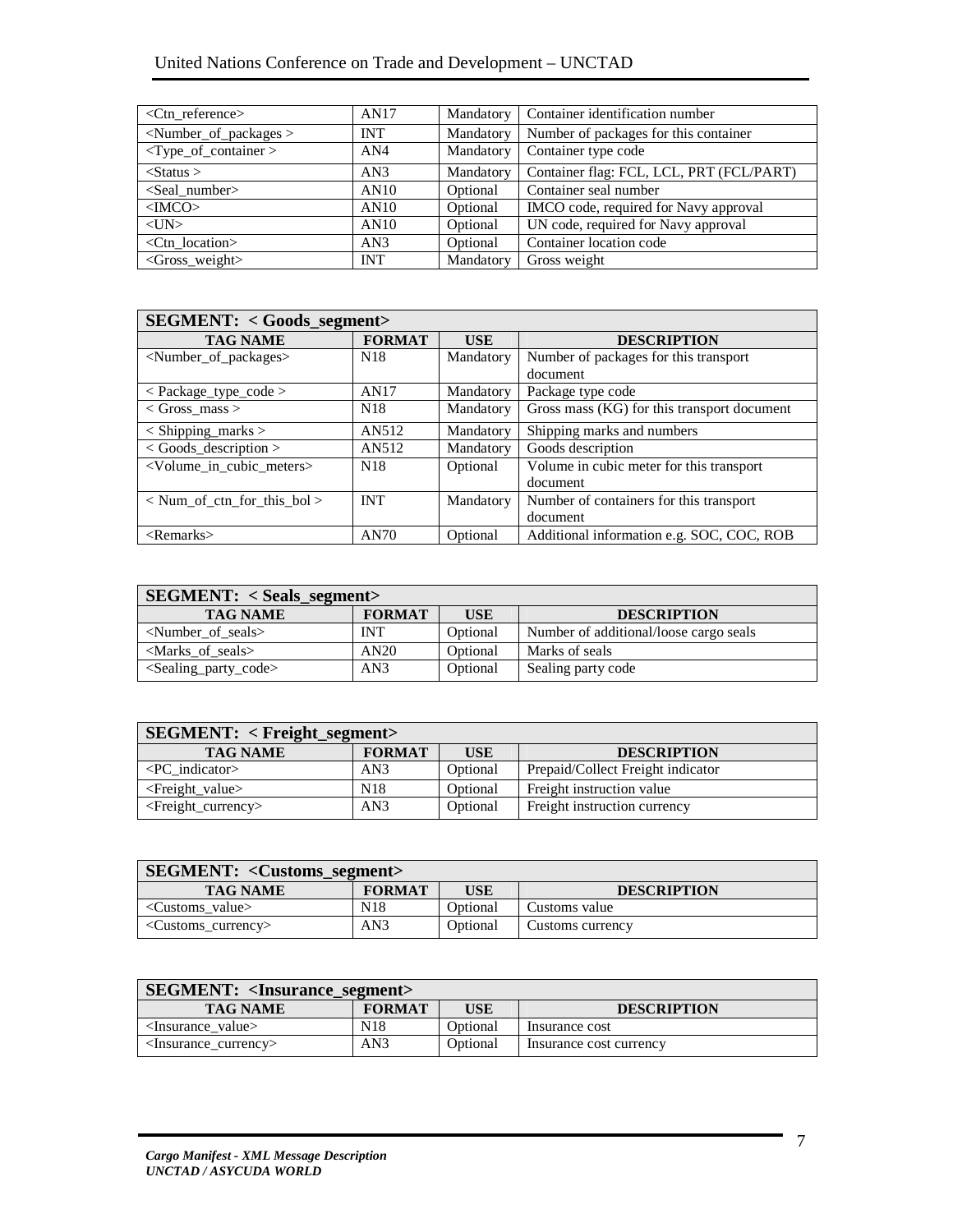| <b>SEGMENT:</b> <transport_segment></transport_segment> |                 |          |                               |  |
|---------------------------------------------------------|-----------------|----------|-------------------------------|--|
| <b>TAG NAME</b>                                         | <b>FORMAT</b>   | USE      | <b>DESCRIPTION</b>            |  |
| $\langle$ Transport value $\rangle$                     | N <sub>18</sub> | Optional | Overall freight cost          |  |
| $\langle$ Transport currency $\rangle$                  | AN3             | Optional | Overall freight cost currency |  |

| <b>SEGMENT: <location></location></b> |               |          |                                 |
|---------------------------------------|---------------|----------|---------------------------------|
| <b>TAG NAME</b>                       | <b>FORMAT</b> | USE      | <b>DESCRIPTION</b>              |
| <location code=""></location>         | AN17          | Optional | Location code                   |
| $\epsilon$ Location info $\epsilon$   | AN35          | Optional | Location additional information |

# **Special Considerations**

- 1. In some cases, data may be unavailable when constructing the AWMDS message. If Schema does not define that information as mandatory, the user can omit those tags.
- 2. It is very important to include correctly the identification data of the manifest when creating each transport document segment (Bol\_segment).